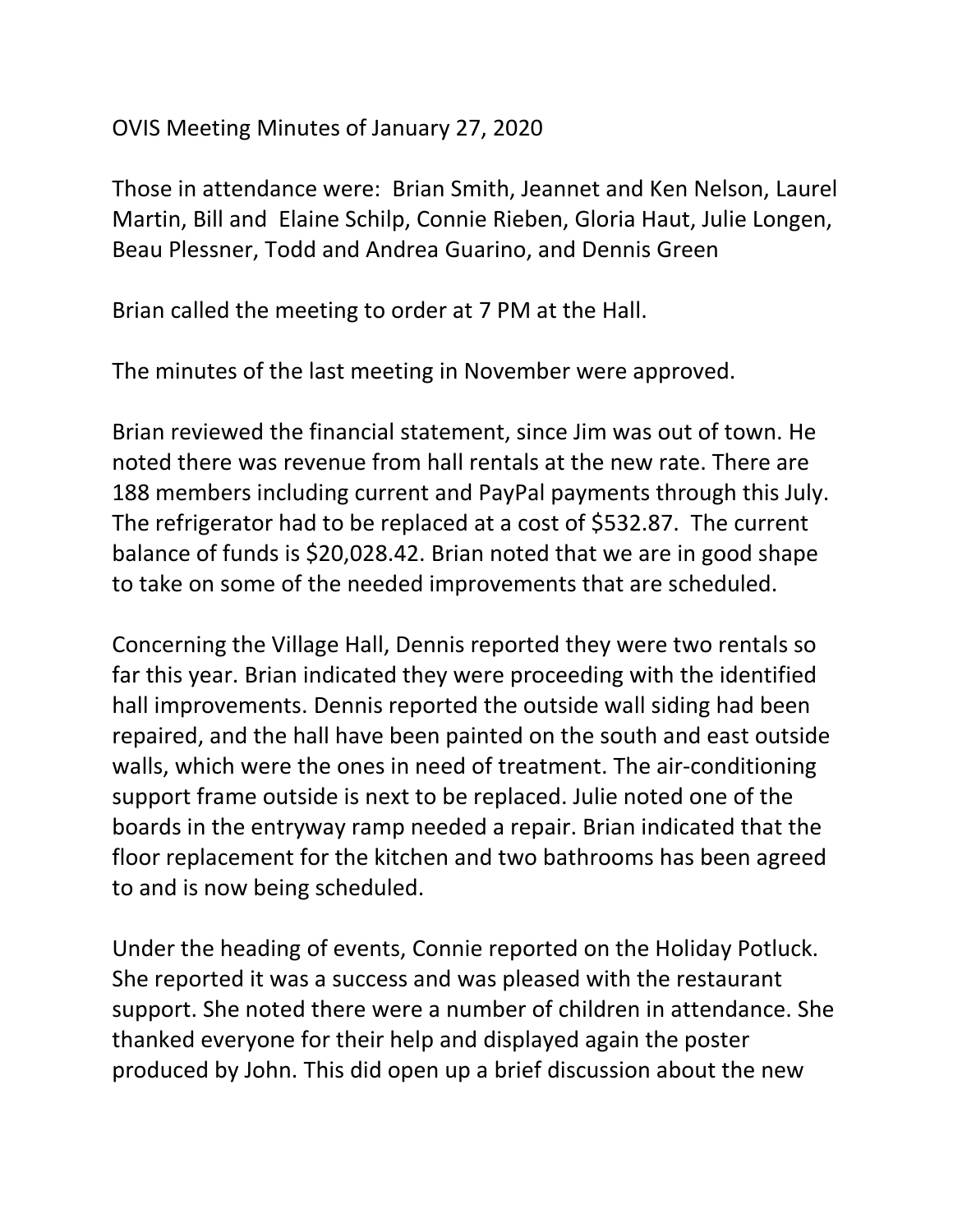restaurants in the community and curiosity about the status of the opening of the brewery.

Brian then proceeded to summarize the Golf Cart Parade. He noted that the costs incurred by OVIS were \$1,057 for the permit, event insurance and the services of the Sheriff's Office. The revenue received for the golf cart registration was \$1,510. Therefore, the event paid for itself with some funds to spare. It was noted that the Sheriff's vehicle leading the parade was provided as a community service and not part of the cost.

Todd and Andrea then discussed the trophies that were awarded at the end of the parade event for the best carts. They were very pleased with how that went. This included a discussion about displaying the trophies at a table before the parade started to gain more recognition.

Brian then briefly reviewed a few other community activities. He said he was continuing to monitor the County consideration on the waterfront property acquisition proposal. He said the County is continuing to go through its consideration procedure for evaluation by the various departments of this proposal against others that are also in consideration. He noted that these procedures do take time.

Brian then reported on the living shoreline project at the end of Bay Street. This will include the planting of low-profile vegetation and oysters along the shoreline below the seawall. He noted volunteers will be needed to help this Spring with the plantings. Brian said he is also checking on the installing of benches as part of the project. Brian provided an update on Wall Springs Park expansion with an opening in March.

The group talked about the golf cart proposal for Old Palm Harbor and an Alt 19 crossing. This triggered a discussion of the need to have